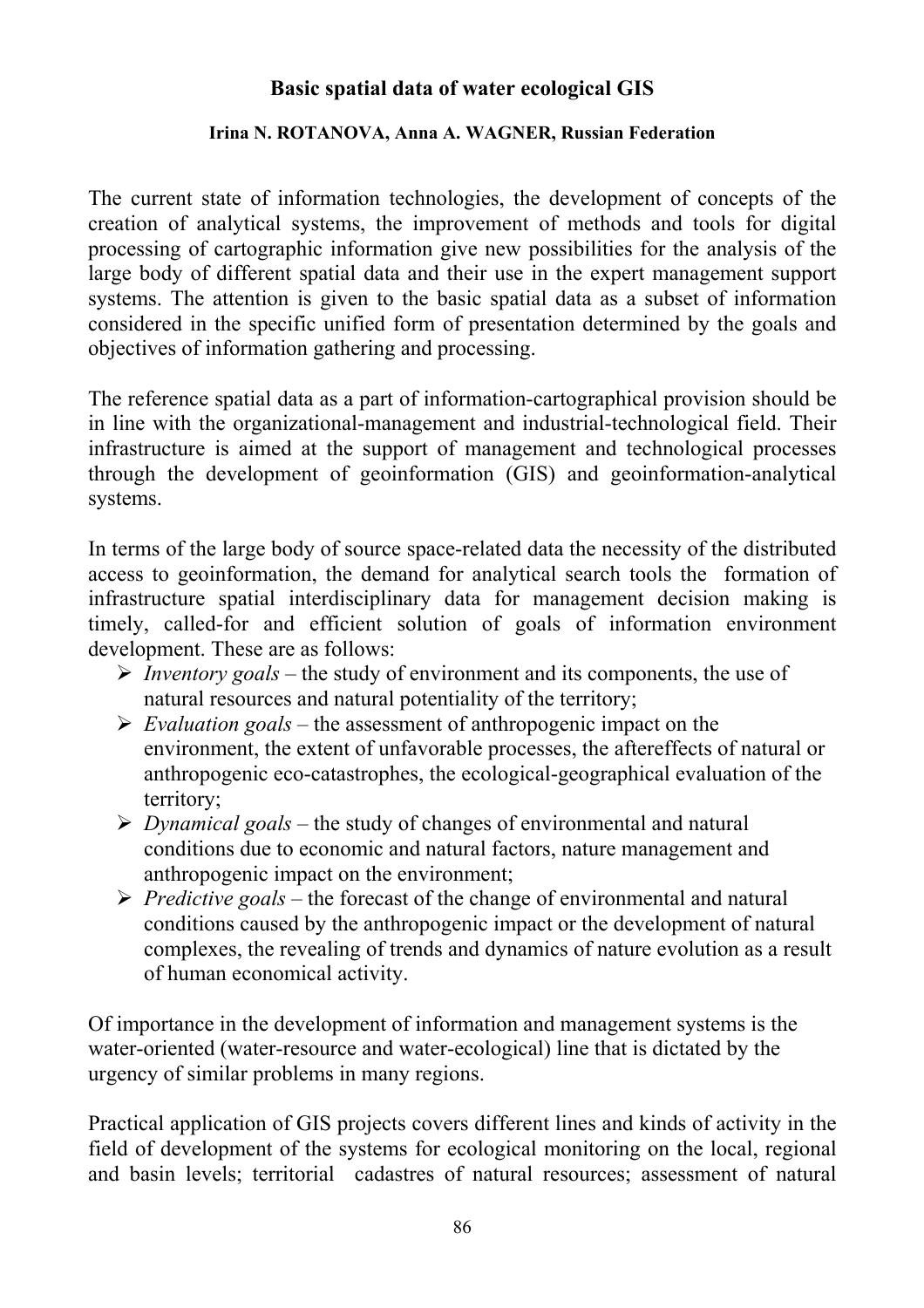resources state and use including water, land, forest, biological and atmosphere ones; ecological assessment of problems caused by anthropogenic factors (eco-diagnosis); ecological expertise of territories, objects and projects; the development of GIStechnologies for sustainable development of territories as well as for the solution of hydrological, water-resource, water-management and water-related ecological problems.

In line with normative-legal documentation, the Schemes of complex use and conservation of water objects (SCUCWO) currently developed for some basins of large rivers of Russia contain information support activities, i.e. mapping and development of basin geoinformation systems, in other words, creation of infrastructure of spatial data of a basin level [1, 2].

The goal of SCUCWO development is tools' formation for expert system support. Item 12 of "Methodical guidance...» states that Schemes are based on GIStechnologies in compliance with technical and software requirements to support the digital map layers [3]. Item 22 refers mapping and GIS to fundamental (basic) activities under development of program options for conservation and restoration of water objects, steady functioning of water-economic systems as well as achievement of target indices on prevention of negative water effects [3].

This approach is of great importance for provision of uniformity and continuity of information, normative-methodical systems of the Russian Federation in the field of water objects use and conservation, systematization of materials on water objects' state, structure of water-economic and water protective activities.

The Schemes must include a set of situation, evaluation, operative and predictive maps (in electronic and paper form) constructed in scale 1:1 000 000 - 1: 100 000 and supported by inset map of larger scale, if necessary.

A set of situation maps representing factual information for a moment of their construction consists of:

- a topographic map;

- a landscape map with the mapped protected areas;

- a drainage map with boundaries of hydrographic units and water-resource regions, hydrologic and hydrochemical monitoring stations including tables with studied hydrological situation in the river basin;

- a map of water-resources regions including their major characteristics;

- a map of water objects by categories including tables that characterize water objects and their regimes;

- a map of basin infrastructure with water-management systems and waterworks facilities including the tables with their parameters and features;

- a map of ground water aquifers;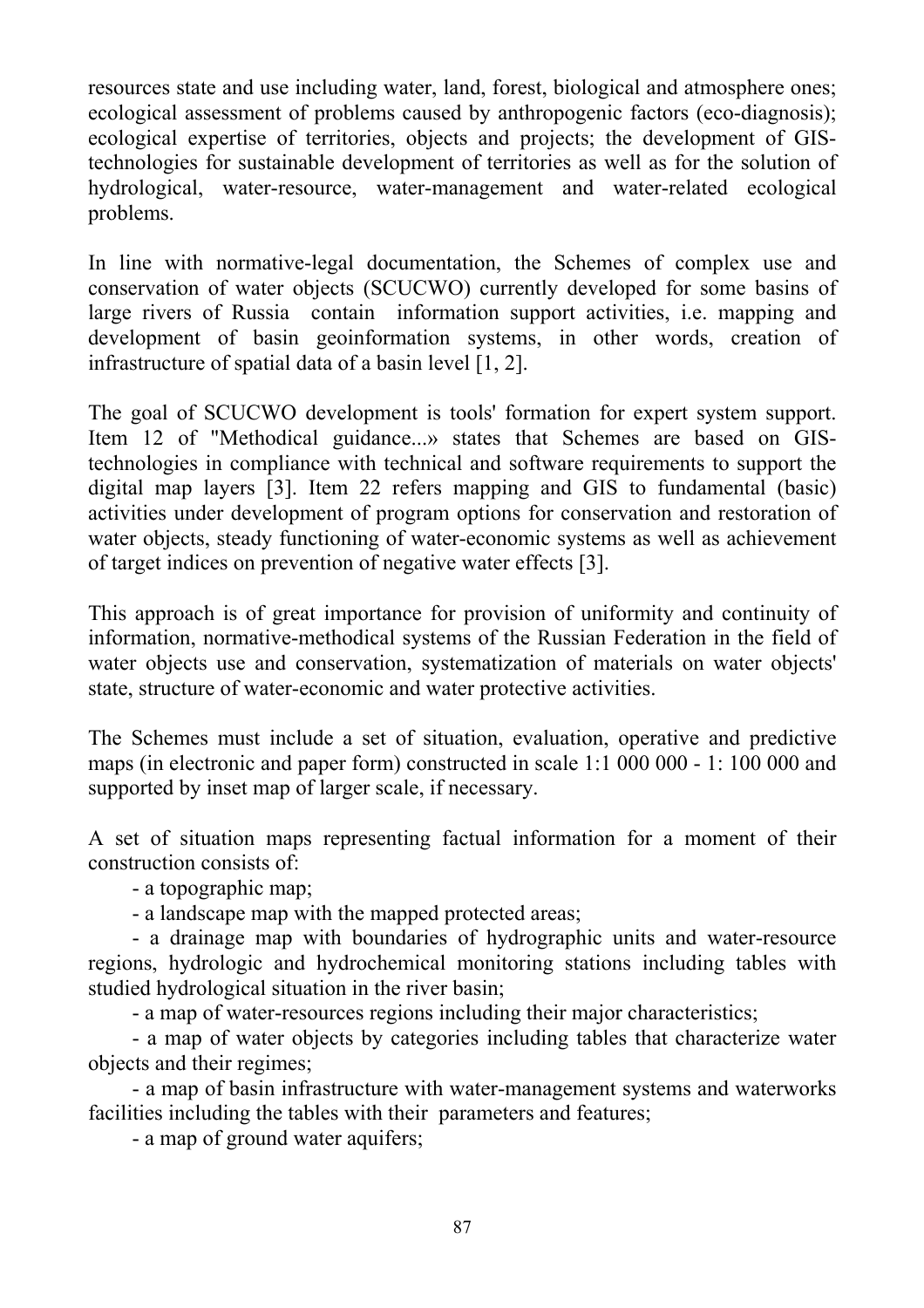- a map of aquifers characterized by intensive ground water intake (monitoring wells, deposits of ground water, boundaries of depression whirlpools, aquifers' protection from pollution).

A set of evaluation maps representing the outcomes of the data analysis from situation maps and documentary data on water object management consists of:

- a map of watershed zoning by level of anthropogenic load on water objects;

- a map of water risks stipulated by various water impact;

- a map of the basin's territories exposed to occasional floods (at different water providing - 1%, 3%, 5%, 10%, 25% and 50%);

- a map of river basin by level of flood threat;

- a map of key types of water use;

- a map of natural and industrial pollution of surface water;

- a map of natural and industrial pollution of ground water;

- a map of water management balance (by water-resources regions);

- a map of water objects assessment due to the data obtained in the course of state hydrochemical monitoring of water objects;

- a map of environmental assessment of water objects;

- a map of protection of exploited aquifers from pollution.

A set of operative and predictive maps that forecast situations consists of:

- a map of predictive change in water content of the river basin for the period of Scheme validity (taking into account natural-climatic and anthropogenic factors);

- a map of predictive change of anthropogenic load on water objects of the river basin for the period of Scheme validity;

- maps of limits and quotas for water intake from water objects according to stages of Scheme implementation (by water-resources regions);

- maps of limits and quotas for waste water discharge into water objects according to stages of Scheme implementation (by water-resources regions);

- maps of target indices of water quality in water objects;

- maps of target indices of negative effects of water;
- maps of development of water objects and systems monitoring;
- maps of planned structural activities to be implemented on the basin's territory;

- a map for forecasting depression whirlpools development within ground water basins and aquifers characterized by intensive ground water exploitation.

Unfortunately, a large list of maps that differ in quantity and quality is not methodically supported. Moreover, the indices to be mapped are not approved. SCUCWO should be developed for one of the largest water objects in Russia- the Ob basin. Ob river takes 5th place in the world and first- in Russia by a watershed area (3 mln  $km<sup>2</sup>$ ), and the third one (after Yenisei and Lena) - by 400 km3/year runoff. A complex of research activities (RA) on " State-of-the-art study, scientific grounding of methods and support for steady operation of a hydroeconomic system in the Ob' basin" precedes SCUCWO development. The goals of RA are as follows:

- integrated assessment of water objects in the Ob'-Irtysh basin, qualitative and quantitative assessment of surface and ground water;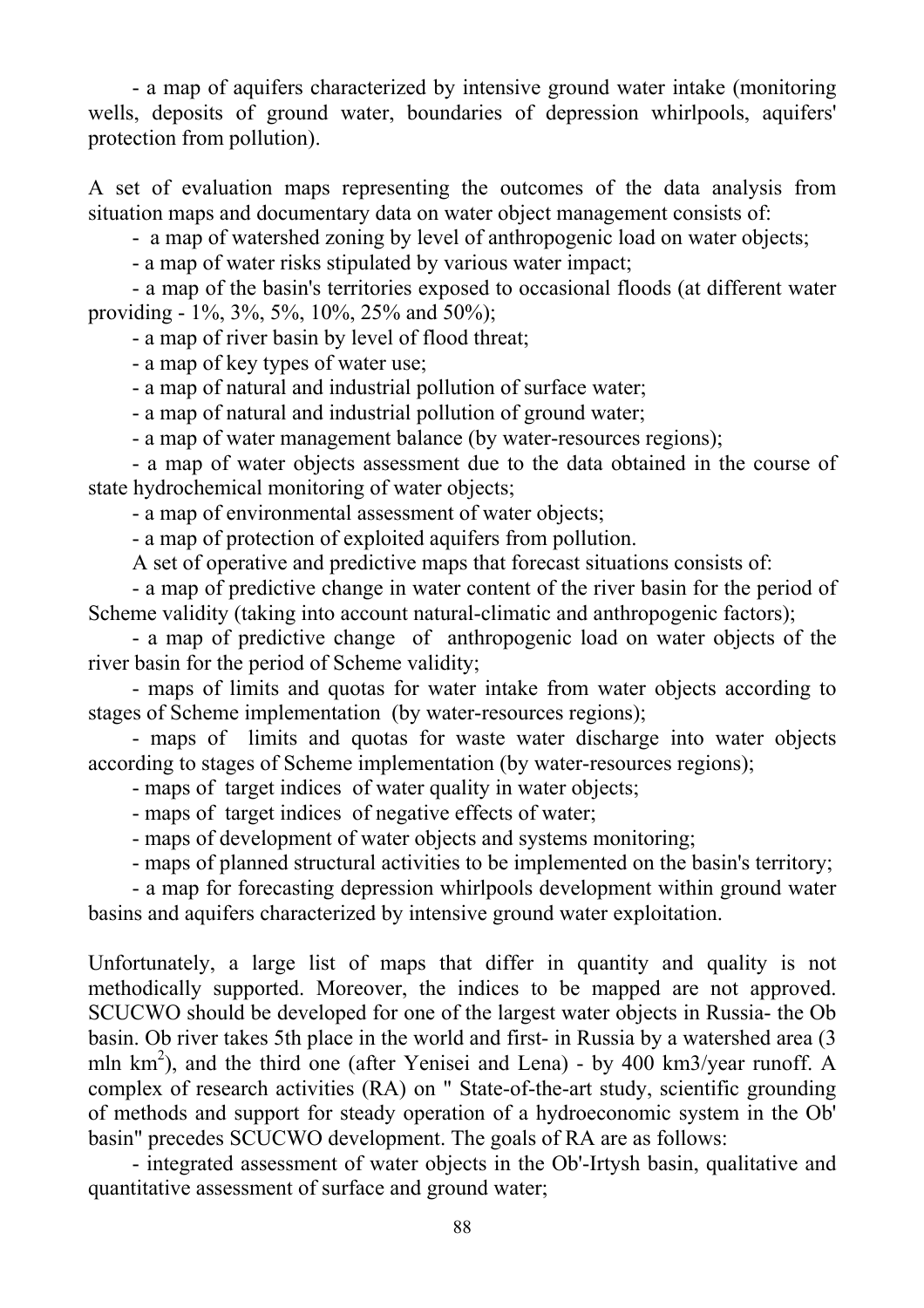- elaboration of information-modeling complexes and expert support systems (ESS) for solving tasks of integrated water resources management in the Ob' basin;

- scientific grounding of methods and tools for steady water use and hydroecological safety;

- information validation for development of Ob' basin SCUCWO.

Main tasks in geoinformation-cartographic block are the following:

*Cartographic assessment of water resources state-of-the-art and use in the Ob' basin:* 

- collection, processing and analysis of available cartographic source information containing the data on description and assessment of conditions for water resources formation as well as the ones on qualitative and quantitative analytical and evaluation indices of water object state in the Ob' basin;

- application of cartographic research method to integrated assessment of water object state in the Ob' basin;

- formulation of basic principles and standings of water-resource and waterecological cartographic methods to be used for information support under Ob' basin SCUCWO development;

- preparation of basic digital maps and materials with the infrastructure of spatial data are to be used under development of a series of situation, evaluation and predictive maps.

*Cartographic investigations of formation processes of surface and ground water's quality and quantity including their influential factors:* 

- landscape-cartographic field works to obtain data on the environmental assessment of water objects and their catchments;

- method preparation on water-resource and water-ecological small-, mid-, and large-scale mapping for geoinformation-cartographic support under SCUCWO development;

- cartographic evaluation of qualitative and quantitative indices of surface and ground water and their influential factors using the existing cartographic methods;

- structure development of specific databases on the basin's water objects in line with the State water register and water objects monitoring;

- elaboration of the concept, structure and information filling of a geoinformation-cartographic block of the expert support system aimed at water resources management in the Ob' basin (using model water objects);

- creation of a cartographic block with target GIS database, development of cartographic support for a pilot GIS-project.

*The creation of scientifically grounded infrastructure of spatial data and information-cartographic support for steady functioning of water-economic complex in the Ob' basin due to development of:* 

- cartographic evaluation method of influence of diffusive sources of water pollution;

- a block of geoinformation-cartographic support for ESS information-modeling complexes aimed at specific water ecosystems management in the Ob' basin;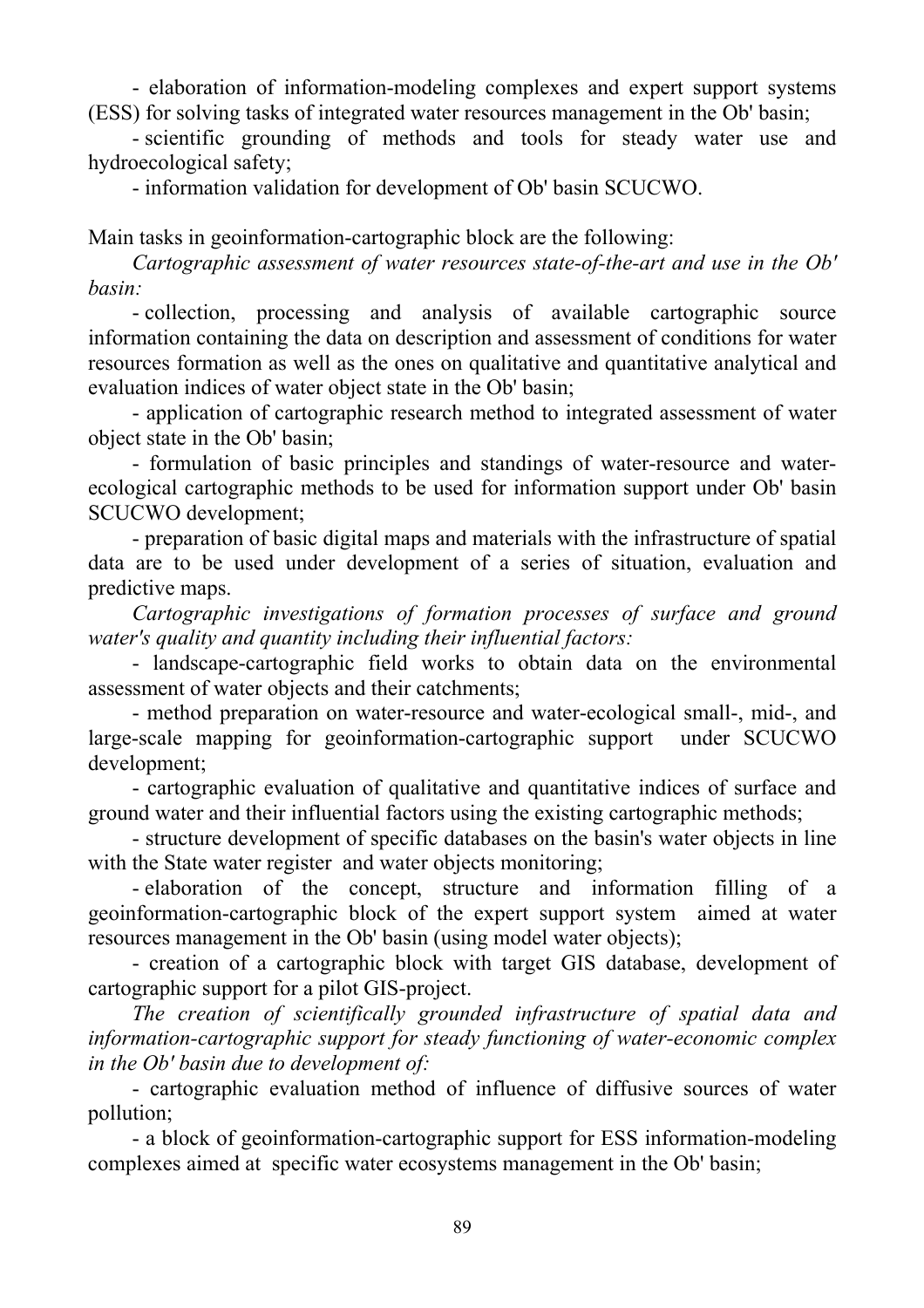-integrated assessment maps of water objects subject to the peculiarities of watersheds and resource potential;

- GIS cartographic block for ESS aimed at water resources management in the Ob' basin;

- cartographic methods and construction of water-resource and water-ecological maps for model basin rivers.

To carry out research on natural conditions, revealing their peculiarities effecting on water resources formation in the Ob' basin, the territory was split into hydrographic units, i.e. river basins (a basin level), subbasins (a subbasin level), water-resource regions and sites [4]. According to water-economic zoning, the territory of the Ob'- Irtysh basin is divided into 72 water-economic sites: 36 are in the Ob' basin and 36 in the Irtysh river basin.

The cartographic study of the basin, in particular, the landscape-cartographic provision of research was analyzed that allowed conclusion about the availability of a great quantity of landscape-typological maps for specific administrative territories. However, the coverage of the basin area is uneven. The difference in approaches to the definition of natural-territorial complexes of different rank takes place that hampers the complex assessment of the region under study. The scale to be used to construct the original and resulting maps is justified. The infrastructure of spatial data for GIS creation is discussed, and the software tools are chosen. Much consideration is given to the development of geodata bases, the unification of the original information (the creation and use of classifiers), the development of custom interface for data retrieval, analysis and visualization.

The research outcomes serve as the basis for the development of geoinformationanalytical system (GIAS) "Water and ecology of Siberia" intended for matching and integration of different cartographical materials, data base resources and metadata. GIAS is considered as the element of information filling of the system of decision making support (SDMS) for water management in the Ob basin (using the model water objects) and the development of territorial systems of Siberia.

The specific feature of GIAS is its water-ecological orientation, the creation of catalog of the distributed geoinformation resources metadata and the accessibility and the development of the system for introducing the outcomes of mathematical modeling, the addition of the data of field observations as well as the reference information. Besides, GIAS uses the technologies of remote data processing, the results of cartographical modeling, methods of interdisciplinary data integration as well as the outcomes of research based on the spatial characteristics and features. In the framework of GIAS the problems typical for GIS and specific issues including the formation of ground waters, physical and chemical characteristics of groundwater flow, the analysis of ground and surface water quality, their availability for drinking water supply, the characteristics of sources and level of water pollution, the development of rapid and efficient access and storage of information in data bases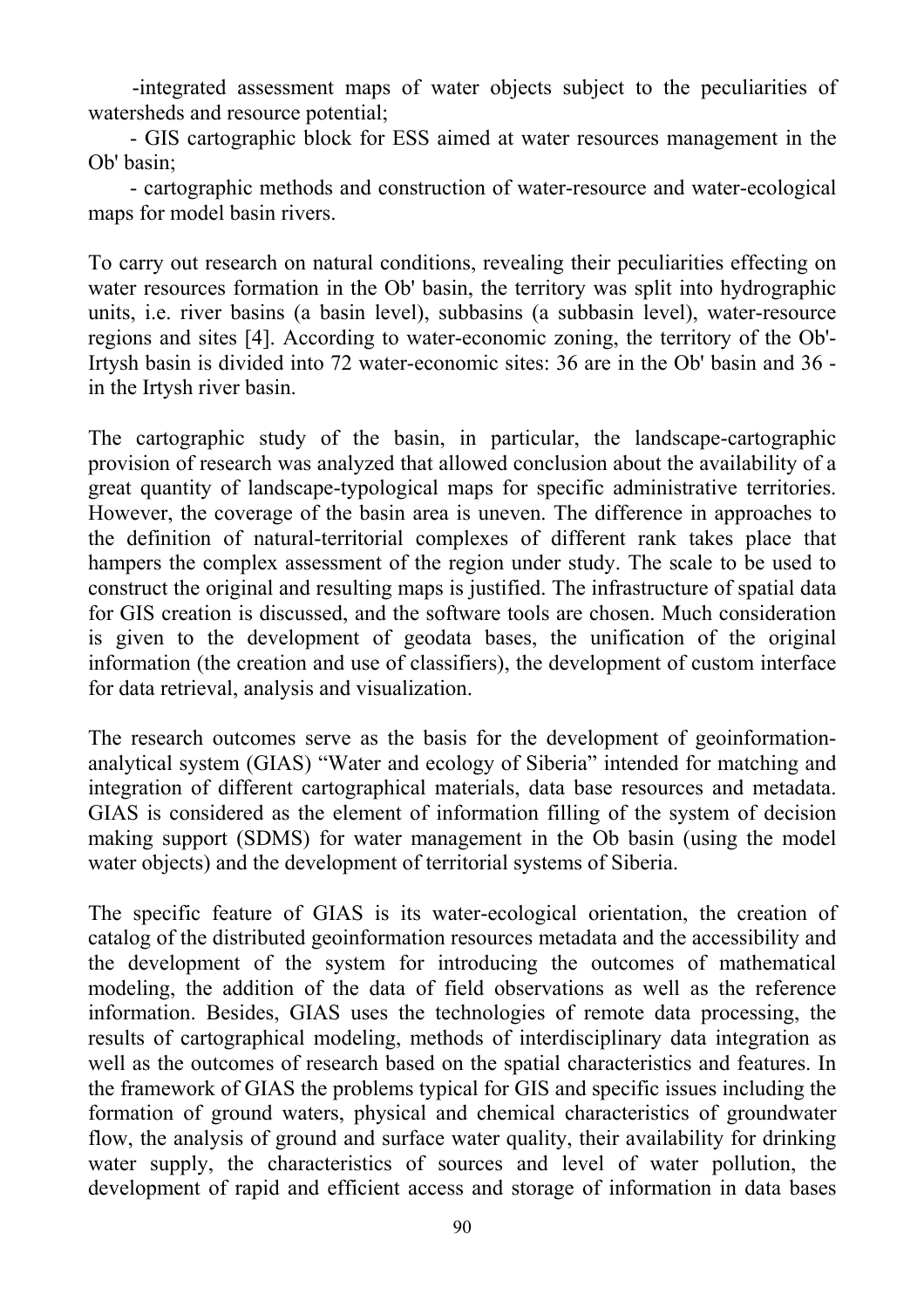including the ones of space images, mathematical-cartographical modeling are solved.

The structurally developed GIAS is a logical model incorporating the data bases (metadata), a specialized software support and the analytical block. The analytical part of GIAS is based on the multidimensional data base including the subjectoriented information. The information is retrieved from the network data warehouse. The GIAS analytical block involves the methods, algorithms and programs oriented to the subject domains. Two subject domains conventionally called as "Water" and "Geo" are considered within the system framework.

The concept of the data warehouse (a subject-integrated, invariant data set formed for decision making support) serves as the basis for the creation of thematic data bases. In terms of multidisciplinary information the formation of the data warehouse assumes the approach that

- is oriented to the ecologically significant objects (water basins, territorial entities) and situations (assessment of state, impact and aftereffects);

- includes the object-oriented data sets containing the consistent and aggregated cartographical and factual information for the solution of theoretical and practical problems.

The objective level of GIAS involves primarily the river basins that represent the hydrographical units in a specified order hierarchy. The major model basins are of Ob and Irtysh rivers. The basins of principal rivers are differentiated into the ones of the large, medium-size and small rivers. The hydrographical units are used in the analysis of factors for the formation of water resources and the ecological state of water objects for the development of the information-modeling system.

The GIAS objects also include the RF subjects (the units of political division) and the units of hydrological zoning representing the system of hydrological sites specified with hydrographical-geographical and economic-geographical approaches to the territory zoning.

For the creation of standardized descriptions the principles of information system, formalization and unification were used under the development of the distributed information-expert systems on the GIS bases for interdisciplinary research. The description of attributive and cartographical information and the formation of metadata comply with the State standard on spatial data content SSS P 52573–2006 "Geographical information. Metadata". Using the standard, its "projection" on the subject domain GIAS "Water and ecology of Siberia" was made and the subject profile oriented to the system being developed was obtained.

The pilot program system for the metadata base formation and support was developed. The metadata base for the distributed cartographical base was created with ESRI ArcCatalog Metadata Master.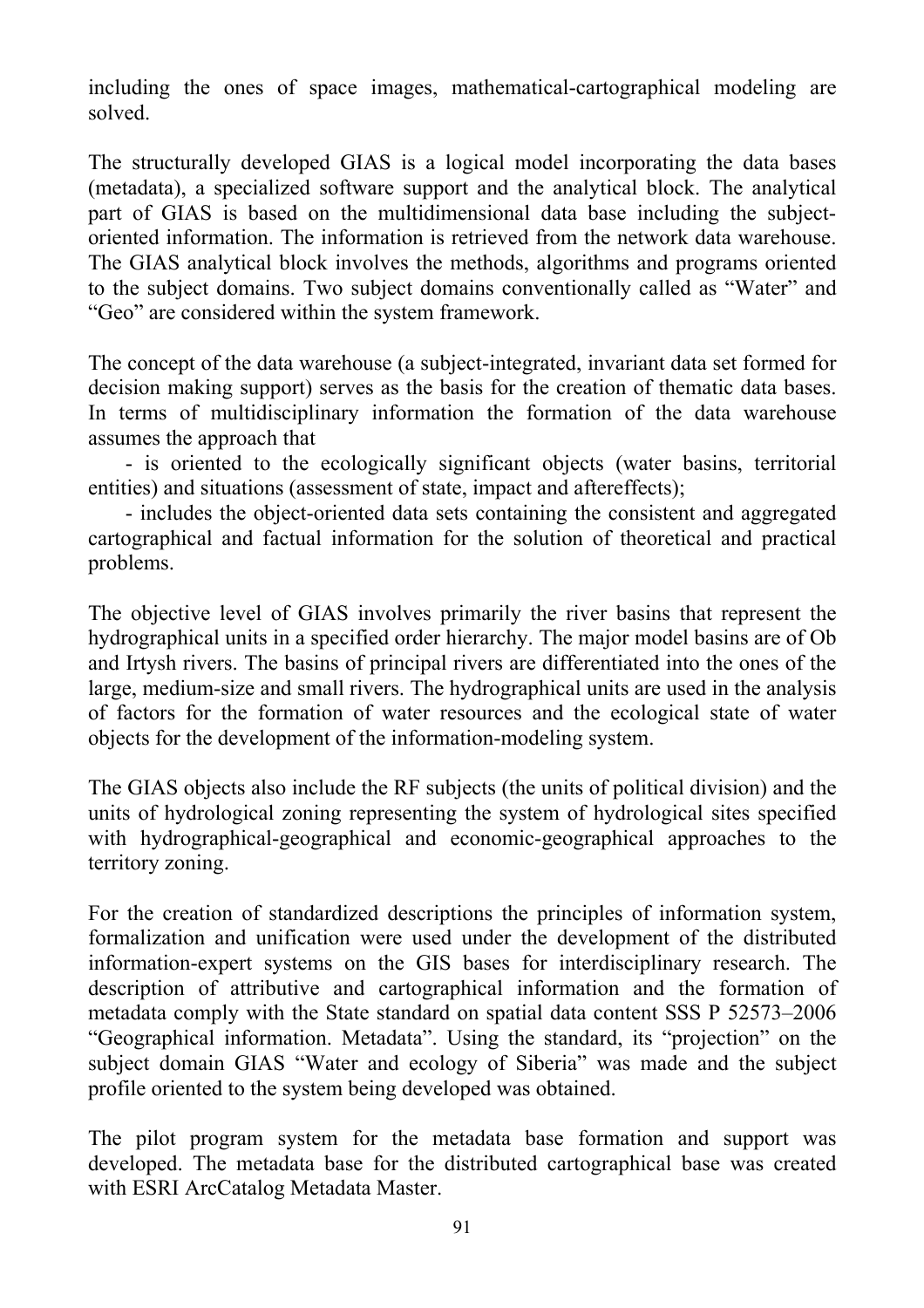The possibility to define large blocks in such ecology-oriented maps as waterecological, bioecological, anthropo-ecological, socio-ecological, economicecological, and integrated ones is assumed.

The formation of the structure of cartographical information in data base (metadata base) provides for the component-by-component approach to the use of environmental data. However, in spatial analysis the natural complexes (landscapes of different topological level) are used as territorial entities. The aspects of contentrichness and information value under the different scale map modeling (scale 1:500 000, 1:1 000 000, 1:2 500 000) were worked through. The typification and generalization of landscape maps for Novosibirsk, Omsk, Kemerovo oblasts, Altai Krai and Republic of Altai were carried out, and the electronic versions of landscape maps were made.

The mathematical-cartographical modeling within GIAS is considered to mean the development and analysis of mathematical models with the data obtained from the maps as well as the construction of the new (optional) ones on their basis. In this case such chains and cycles as map-mathematical model-new mathematical model are formed. The mathematical-cartographical modeling uses the methods of the correlation, regression, and factor and cluster analysis.

The approach to the solution of the subject-oriented objectives under the lack of source information is defined within the framework of GIAS. The approach involves a number of methods among which are the use of the unified attributive and cartographical data base; the development of techniques for complex assessment using the supplementary information; cartographical modeling of the subject domain. The GIAS "Water and ecology of Siberia" is aimed at the solution of a wide range of water-resource and water-ecological issues.

The representative dataware for the development of SCUCWO, the creation of cartographical and thematic data bases, the development of pilot GIS will contribute to the formation of the infrastructure of the basic spatial data and the justified expert system for the sustainable hydrologic functioning of the Ob basin system.

The work is carried out in the framework of the project 4.5.2.8. of the Interdisciplinary Program of SB RAS 4.5.2. and RFBR grants No 07-05-00869 and No 09-05-00920.

## **REFERENCES**

1. RF Water Code 74-ФЗ of 03.06.06 in Federal Law of 14.07.2008 №118-ФЗ. 2. RF Government regulation of December 30, 2006 N 883 "On development, approval and realization procedure of schemes of water objects integrated use and conservation, alterations to these schemes" (RF Book of laws, 2007, N 5, art. 651) 3. Order of RF Ministry for Natural Resources. 04.07.07 № 169. On approval of methodical guidelines on schemes of water objects integrated use and conservation